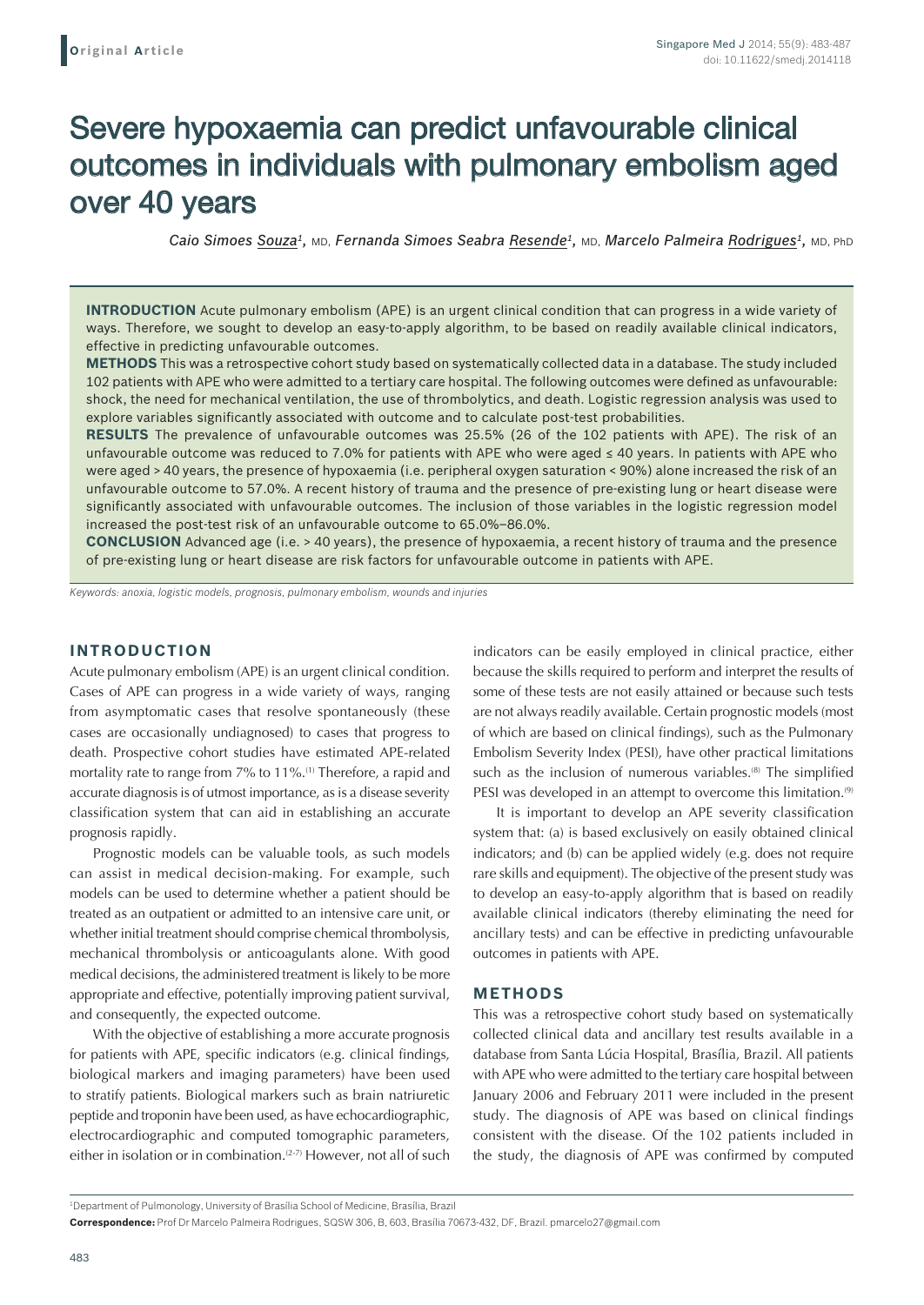tomography pulmonary angiography and radionuclide imaging of the lungs in 92 (90.2) and 10 (9.8%) patients, respectively. The only inclusion criterion was a confirmed diagnosis of APE, regardless of the risk factors for APE or the presence of comorbidities. The following outcomes were defined as unfavourable: shock, the need for mechanical ventilation, the use of thrombolytics, and death.

A structured form was used to collect all relevant patient data. The following data was collected: (a) signs and symptoms at admission, i.e. subjective dyspnoea, chest pain, increased work of breathing, cough, sweating, haemoptysis, cyanosis, peripheral oxygen saturation (SpO<sub>2</sub>) < 90%, signs of deep vein thrombosis in the legs, syncope, systolic blood pressure (SBP) < 100 mmHg, and tachycardia (heart rate > 100 bpm); (b) concomitant diseases, i.e. systemic arterial hypertension, diabetes mellitus, obesity, Chagas' heart disease, atrial fibrillation, thrombophilia, neoplasia, chronic lung disease, and chronic heart disease; and (c) risk factors for APE, i.e. smoking, impaired locomotion, recent history of trauma, recent surgery, sedentary lifestyle, oral contraceptive use, and family history of thromboembolism.

In data analysis, the variable 'age' was transformed into a dichotomous variable after receiver operating characteristic (ROC) curves were constructed to determine the best cutoff point. Sensitivity, specificity, positive likelihood ratio (PLR) and negative likelihood ratio (NLR) were determined for each dichotomous variable. The pre-test risk of an unfavourable outcome was assumed to be the prevalence found in the study sample.

Bivariate logistic regression was used to explore any probable associations between variables and unfavourable outcome. In the analysis, some original variables were transformed to create new variables; this was permitted as long as the transformations were pathophysiologically plausible. In multivariate analysis, a model was created based on the independent variables that were found to be statistically significant in the bivariate analysis. We first included all variables simultaneously and observed the regression coefficient for each variable. The final model was obtained by forward stepwise logistic regression. After defining the variables in the model, we arranged them in sequence to set up an algorithm that would be useful to clinicians. The post-test probability of each event was calculated using the logistic equation. We evaluated the set of coefficients in the model using the log-likelihood test. The proportion of variance in the dependent variable explainable by the independent variables was expressed as Nagelkerke  $\mathbb{R}^2$ . The agreement between the predicted and observed values was evaluated using the Hosmer-Lemeshow test.

All statistical analyses were performed using the Statistical Package for the Social Sciences for Windows version 18.0 (SPSS Inc, Chicago, IL, USA). A p-value < 0.05 was considered statistically significant. The present study was approved by the Research Ethics Committee of our institution (Protocol no. 058/2011).

#### **RESULTS**

For the 102 patients in our cohort, the mean age was  $57.9 \pm 20.7$ (range 17–92) years, with 62 (60.8%) of them female, and

**Table I. Number and type of unfavourable outcome observed in the study cohort (n = 102).**

| No. (%)   |
|-----------|
| 18 (17.6) |
| 15(14.7)  |
| 12(11.8)  |
| 8(7.8)    |
| 26(25.5)  |
|           |

\*1 patient had all of the listed unfavourable outcomes, 8 patients had 3, 8 patients had 2, and 9 patients had only 1 unfavourable outcome.

40 (39.2%), male. The prevalence of unfavourable outcome in our study cohort was 25.5% (i.e. 26 of the 102 patients) (Table I).

Our analysis showed that  $SpO<sub>2</sub> < 90%$  (i.e. hypoxaemia), SBP < 100 mmHg and syncope were the only signs that had PLR > 2, with hypoxaemia having the highest PLR (i.e. 3.29) (Table II). Among the concomitant diseases included in our analysis, chronic heart disease, chronic lung disease and thrombophilia had PLR > 2 (Table III). A history of smoking and recent history of trauma were risk factors that had  $PLR > 2$  (Table III). The remaining clinical indicators had PLR < 2.0.

After PLR and NLR were taken into consideration, we found that the best cutoff point for age was 40 years (area under the ROC curve 0.639; 95% confidence interval [CI] 0.524–0.753). Although age > 40 years had a PLR of only 1.37, it was the variable that had the lowest NLR (i.e. 0.23). In other words, we found that age ≤ 40 years was the best clinical indicator of good prognosis. None of the remaining study variables showed  $NLR < 0.5$ . The PLR values of the other possible cutoff points for age – 65 years, 80 years and 85 years – were 1.26, 1.70 and 2.94, respectively; the respective NLR values were 0.82, 0.86 and 0.92. For the cutoff point of 85 years, sensitivity was only 11.5%.

After the variables were transformed, we found that, as variables, smoking and syncope lost their strength when combined with other variables. This is likely due to overlapping effects. When we combined smoking with the occurrence of chronic lung or heart disease, we obtained a PLR of 2.29, which was lower than that obtained for chronic lung or heart disease alone (i.e. 2.61). Similarly, when syncope was combined with hypotension and hypoxaemia, PLR was 2.20 and 2.91, respectively. Although the variables  $SpO_2$  < 90%, age > 40 years, and recent history of trauma were found to have a statistically significant association with unfavourable outcome in the analysis prior to the transformation of the variables, the occurrence of chronic lung or heart disease was the only variable that was found to have such an association after transformation of the variables.

In the forward stepwise logistic regression model,  $SpO_2 < 90\%$  $(p = 0.01, B = 1.353)$  and age > 40 years  $(p = 0.03, B = 1.631)$ were selected as the most important predictors of unfavourable outcome. The model constant was −2.693 (p < 0.01). Hosmer-Lemeshow test revealed no statistically significant differences between the values observed and those predicted by the model  $(p = 0.70)$ . Nagelkerke  $\mathbb{R}^2$ , which expresses the proportion of variance in the dependent variable explained by the independent variables, was 0.177.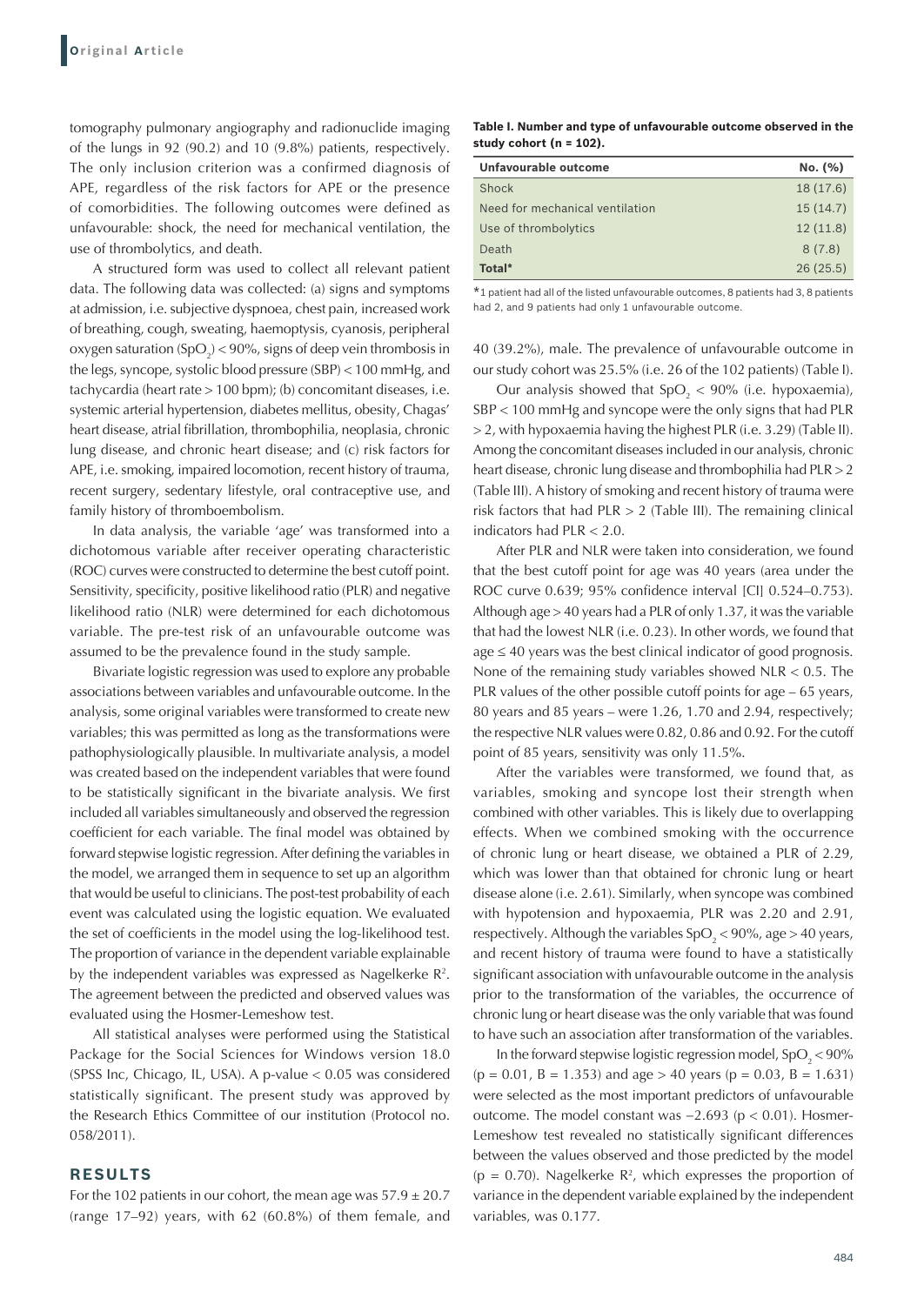| <b>Signs and symptoms</b>   | No. (%)                     |                                            | <b>OR</b> | 95% CI         | <b>Sensitivity</b> | <b>Specificity</b> | <b>PLR</b> | <b>NLR</b> |
|-----------------------------|-----------------------------|--------------------------------------------|-----------|----------------|--------------------|--------------------|------------|------------|
|                             | <b>Total</b><br>$(n = 102)$ | <b>Unfavourable</b><br>outcome* $(n = 26)$ |           |                |                    |                    |            |            |
| Dyspnoea                    | 91(89.2)                    | 23(25.3)                                   | 0.90      | $0.22 - 3.70$  | 0.88               | 0.11               | 0.99       | 1.10       |
| Chest pain                  | 54(52.9)                    | 10(18.5)                                   | 0.45      | $0.18 - 1.13$  | 0.38               | 0.42               | 0.66       | 1.46       |
| Cough                       | 39(38.2)                    | 11(28.2)                                   | 1.26      | $0.51 - 3.11$  | 0.42               | 0.63               | 1.15       | 0.91       |
| Sweating                    | 27(26.4)                    | 9(33.3)                                    | 1.71      | $0.65 - 4.49$  | 0.35               | 0.76               | 1.46       | 0.86       |
| Signs of venous thrombosis  | 27(26.4)                    | 5(18.5)                                    | 0.58      | $0.19 - 1.75$  | 0.19               | 0.71               | 0.66       | 1.14       |
| $SpO_{2}$ < 90%             | 17(16.7)                    | 9(52.9)                                    | 4.50      | $1.51 - 13.40$ | 0.35               | 0.89               | 3.29       | 0.73       |
| $HR > 110$ bpm              | 13(12.7)                    | 5(38.5)                                    | 2.02      | $0.06 - 6.86$  | 0.19               | 0.89               | 1.83       | 0.90       |
| $SBP < 100$ mmHg            | 11(10.8)                    | 5(45.5)                                    | 2.78      | $0.77 - 10.02$ | 0.19               | 0.92               | 2.44       | 0.88       |
| Haemoptysis                 | 8(7.8)                      | 3(37.5)                                    | 1.85      | $0.41 - 8.36$  | 0.12               | 0.93               | 1.75       | 0.95       |
| Increased work of breathing | 5(4.9)                      | 2(40.0)                                    | 2.03      | $0.32 - 12.87$ | 0.08               | 0.96               | 1.95       | 0.96       |
| Syncope                     | 4(3.9)                      | 2(50.0)                                    | 3.08      | $0.41 - 23.1$  | 0.08               | 0.97               | 2.92       | 0.95       |

**Table II. Sensitivity, specificity, positive likelihood ratio (PLR), and negative likelihood ratio (NLR) of the various signs and symptoms associated with unfavourable outcomes in patients with acute pulmonary embolism.**

\*Percentages in this category are calculated as follows: no. of patients with a particular sign and symptom with unfavourable outcome ÷ total no. of patients with the sign and symptom. CI: confidence interval; HR: heart rate; OR: odds ratio; SBP: systolic blood pressure; SpO<sub>3</sub>: peripheral oxygen saturation

**Table III. Sensitivity, specificity, positive likelihood ratio (PLR), and negative likelihood ratio (NLR) of concomitant diseases and risk factors associated with unfavourable outcomes in patients with acute pulmonary embolism (APE).**

| <b>Variable</b>               | No. (%)                     |                                            | <b>OR</b> | 95% CI         | <b>Sensitivity</b> | <b>Specificity</b> | <b>PLR</b> | <b>NLR</b> |
|-------------------------------|-----------------------------|--------------------------------------------|-----------|----------------|--------------------|--------------------|------------|------------|
|                               | <b>Total</b><br>$(n = 102)$ | <b>Unfavourable</b><br>outcome* $(n = 26)$ |           |                |                    |                    |            |            |
| $Age > 40$ yrs                | 74 (72.5)                   | 24(32.4)                                   | 5.88      | $1.28 - 26.80$ | 0.92               | 0.33               | 1.37       | 0.23       |
| Female gender                 | 62(60.8)                    | 17(27.4)                                   | 1.30      | $0.51 - 3.30$  | 0.65               | 0.41               | 1.10       | 0.85       |
| Recent surgery                | 35(34.3)                    | 5(14.3)                                    | 0.37      | $0.12 - 1.07$  | 0.19               | 0.61               | 0.49       | 1.33       |
| Impaired locomotion           | 33(32.4)                    | 8(24.2)                                    | 0.91      | $0.35 - 2.37$  | 0.31               | 0.67               | 0.94       | 1.03       |
| Recent history of trauma      | 12(11.8)                    | 6(50.0)                                    | 3.50      | $1.02 - 12.10$ | 0.23               | 0.92               | 2.93       | 0.84       |
| History of thromboembolism    | 30(29.4)                    | 5(16.7)                                    | 0.49      | $0.16 - 1.44$  | 0.19               | 0.67               | 0.58       | 1.20       |
| Family history of APE         | 16(15.7)                    | 5(31.3)                                    | 1.41      | $0.44 - 4.52$  | 0.19               | 0.86               | 1.33       | 0.94       |
| History of smoking            | 34(33.3)                    | 8(23.5)                                    | 2.95      | $0.89 - 9.80$  | 0.23               | 0.90               | 2.50       | 0.84       |
| Use of contraceptives         | 14(13.7)                    | 4(28.6)                                    | 1.20      | $0.34 - 4.21$  | 0.15               | 0.87               | 1.17       | 0.97       |
| Sedentary lifestyle           | 49 (48.0)                   | 17(34.7)                                   | 2.60      | $1.03 - 6.57$  | 0.65               | 0.58               | 1.55       | 0.60       |
| Hypertension                  | 38 (37.3)                   | 13 (34.2)                                  | 2.04      | $0.82 - 5.05$  | 0.50               | 0.62               | 1.32       | 0.81       |
| Diabetes mellitus             | 14(13.7)                    | 4(28.6)                                    | 1.20      | $0.34 - 4.21$  | 0.15               | 0.87               | 1.17       | 0.97       |
| Thrombophilia                 | 4(3.9)                      | 2(50.0)                                    | 3.08      | $0.41 - 23.10$ | 0.08               | 0.97               | 2.92       | 0.95       |
| Atrial fibrillation           | 7(6.9)                      | 1(14.3)                                    | 0.47      | $0.05 - 4.07$  | 0.04               | 0.92               | 0.49       | 1.04       |
| Chagas' disease               | 4(3.9)                      | 1(25.0)                                    | 0.97      | $0.09 - 9.79$  | 0.04               | 0.96               | 0.97       | 1.00       |
| Obesity                       | 32(31.4)                    | 9(28.1)                                    | 1.22      | $0.47 - 3.14$  | 0.35               | 0.70               | 1.14       | 0.94       |
| Cancer                        | 10(9.8)                     | 3(30.0)                                    | 1.29      | $0.37 - 5.39$  | 0.12               | 0.91               | 1.25       | 0.97       |
| Chronic lung disease          | 7(6.9)                      | 3(42.9)                                    | 2.34      | $0.48 - 11.20$ | 0.11               | 0.94               | 2.19       | 0.93       |
| Chronic heart disease         | 12(11.8)                    | 5(41.7)                                    | 2.34      | $0.67 - 8.17$  | 0.19               | 0.90               | 2.08       | 0.88       |
| Chronic lung or heart disease | 17(16.7)                    | 8(47.1)                                    | 3.30      | $1.11 - 9.79$  | 0.30               | 0.88               | 2.61       | 0.78       |

\*Percentages in this category are calculated as follows: no. of patients with a particular sign and symptom with unfavourable outcome÷total no. of patients with the sign and symptom. OR: odds ratio; CI: confidence interval

When all significant independent variables were simultaneously included in the model (p < 0.01), their coefficients were as follows: 1.286 for SpO<sub>2</sub> < 90%; 1.348 for age > 40 years; 1.195 for recent history of trauma; and 0.767 for chronic lung or chronic heart disease. The constant was −2.779. Hosmer-Lemeshow goodness-of-fit test was not significant ( $p = 0.83$ ), and Nagelkerke  $\mathbb{R}^2$  was 0.234. The ROC curve from the predicted probability of the whole model was also produced, with the area under the curve at 0.763 (95% CI 0.653–0.874).

The inclusion of the variable 'age  $\leq 40$  years' reduced the risk of an unfavourable outcome from 25.5% to 7.0% (pre-test vs. post-test) (Fig. 1). Even when that variable was combined with the variable 'hypoxaemia', the post-test risk of an unfavourable outcome remained lower than the pre-test risk (20.0% vs. 25.5%). In contrast, when the variables 'age > 40 years' and 'hypoxaemia' were combined, the post-test risk of an unfavourable outcome was high (~57.0%) (Fig. 2). The inclusion of yet another significant indicator pushed the post-test risk of an unfavourable outcome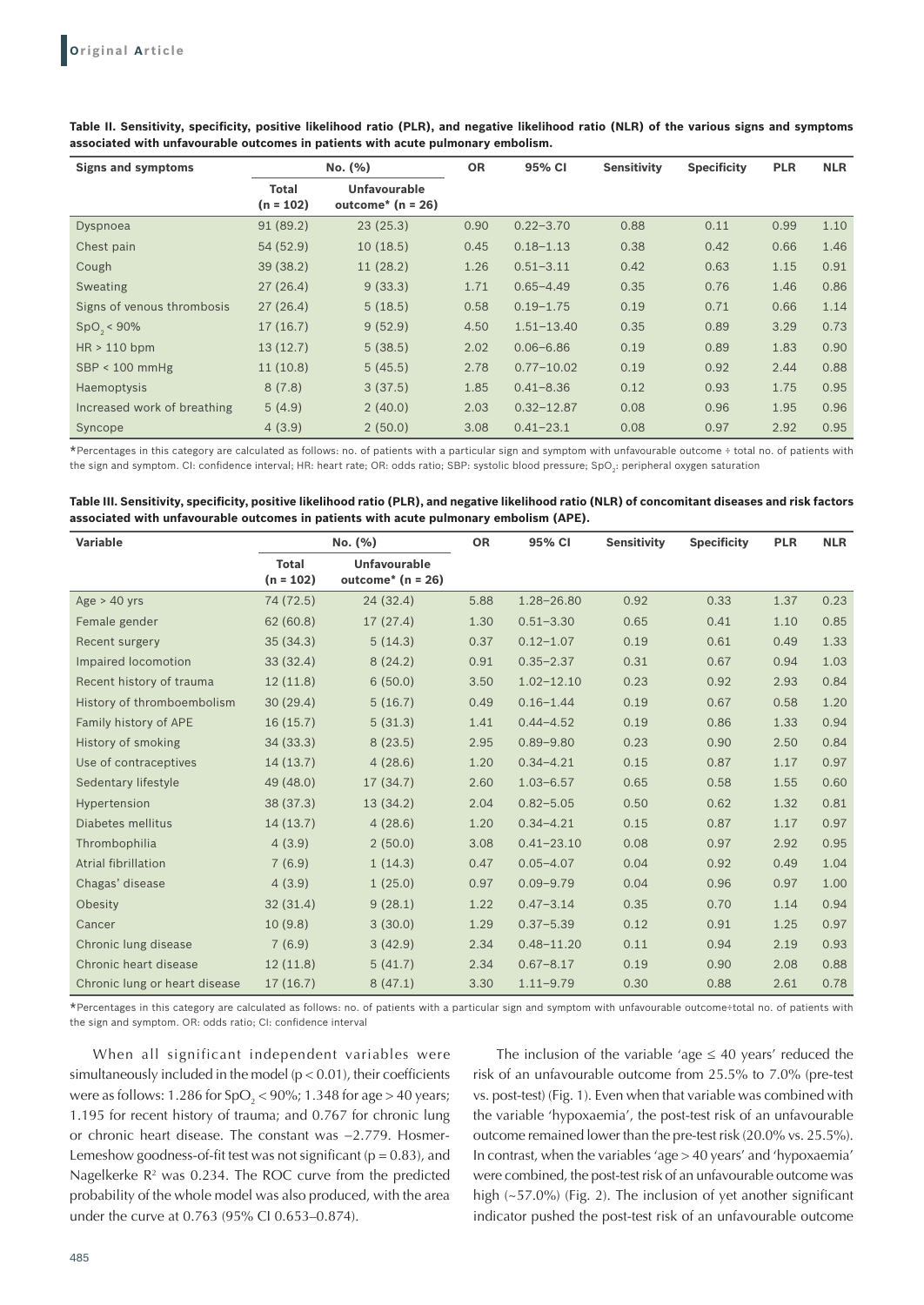

**Fig. 1** Post-test risk of an unfavourable outcome in patients aged ≤ 40 years. SpO<sub>2</sub>: peripheral oxygen saturation



**Fig. 2** Post-test risk of an unfavourable outcome in patients aged > 40 years. CLD/CHD: the occurrence of chronic lung or heart disease

even higher, from 65.0% to 86.0%. However, in the absence of hypoxaemia, the post-test risk of an unfavourable outcome was similar to the pre-test risk of an unfavourable outcome, even among patients aged > 40 years (post-test risk 31.0% vs. pre-test risk 25.5%).

## **DISCUSSION**

In the present study, the mortality rate was 7.8% and the overall incidence of unfavourable outcomes was 25.5%. These values are similar to those reported in other studies, $(1,10,11)$  indicating that our study cohort was similar to those evaluated in previous studies. Although we found that the best cutoff point for age in our study cohort was 40 years, other studies have shown far higher cutoff points for age, such as 65 years,<sup>(12)</sup> 70 years,<sup>(11)</sup> and 80 years.<sup>(9)</sup> This difference is likely due to the different selection criteria used in the different studies. The cutoff point for age is usually higher when it is established for the likelihood of an unfavourable outcome but not for the unlikelihood of the unfavourable outcome. For instance, the highest PLR in our study was for 85 years of age. However, since the discriminative ability of a given model increases when the cutoff point is chosen based on both PLR and NLR, we decided to use 40 years of age as the cutoff point because it was the value that best discriminated between the likelihood and unlikelihood of an unfavourable outcome.

As  $SpO_2$  < 90% was the variable that showed the highest PLR in our study cohort, it played a central role in our prognostic model. Hypoxaemia is quite common in patients with APE, occurring via multiple pathogenic mechanisms. The pattern of distribution of either ventilation or perfusion, however, depends largely on cardiac output.<sup>(13)</sup> When such patients continue to have normal cardiac output, blood flow redistribution can result in the formation of areas of low ventilation or perfusion within the lung zone unaffected by thromboembolism. This means that there is an overperfusion of non-embolised regions, which in turn leads to hypoxaemia. In cases where cardiac output is significantly decreased, there is an increase in high ventilation or perfusion areas within the lung, including dead space. The factor observed to play an extremely important role in hypoxaemia in patients with APE is reduced mixed venous oxygen tension, which is a direct consequence of low cardiac output.(13,14) Although decreased cardiac output plays an important role in hypoxaemia, hypoxaemia can occur regardless of changes in cardiac output. Indeed, patients with massive pulmonary embolisms can present with severe hypoxaemia even if their cardiac output and blood pressure are normal.<sup>(14)</sup> Thus, hypoxaemia is a more sensitive clinical indicator than hypotension for predicting unfavourable outcome in patients with APE. However, the degree of hypoxaemia that translates to an unfavourable outcome remains unknown.

 $\text{SpO}_2$  < 90% appears to be one of the most accurate predictors of unfavourable outcome. Other studies<sup>(8,11,15)</sup> have shown that hypoxaemia plays an important role as an independent risk factor for poor prognosis, a finding that is consistent with that of the present study. In our analysis, the variable 'hypotension' (i.e. SBP < 100 mmHg) showed a sensitivity of 19.0% in its ability to predict unfavourable outcome; this sensitivity is lower than the 35.0% observed for SpO<sub>2</sub> < 90%. Nevertheless, hypoxaemia and hypotension were found to be similar in terms of their specificity to predict unfavourable outcome (89.0% and 92.0%, respectively). Despite an odds ratio of 2.78, the difference was not significant for hypotension. This is probably due to the small sample size of the present study.

In patients with APE, the relationship between hypotension and progression to shock, or even death, has been well established.(16) Some studies chose to use a cutoff point of 90 mmHg,<sup>(10,16)</sup> which can increase specificity. The cutoff point of 100 mmHg has also been reported as being significantly associated with poor prognosis, $(8,16)$  although this cutoff point did not achieve statistical significance in one report.<sup>(17)</sup>

Considering the pathophysiological impact that lung and heart disease have on cardiovascular and respiratory systems, we can assume that pre-existing lung or heart disease is an aggravating factor that increases the risk of an unfavourable outcome. In the present study, the presence of chronic lung disease and chronic heart disease was found to be significantly associated with outcome. This finding is consistent with that of some studies,<sup>(8,10,18,19)</sup> but inconsistent with others.<sup>(17,20)</sup> Such differences are probably due to differences in the characteristics of the study cohorts (e.g. some studies had study cohorts that